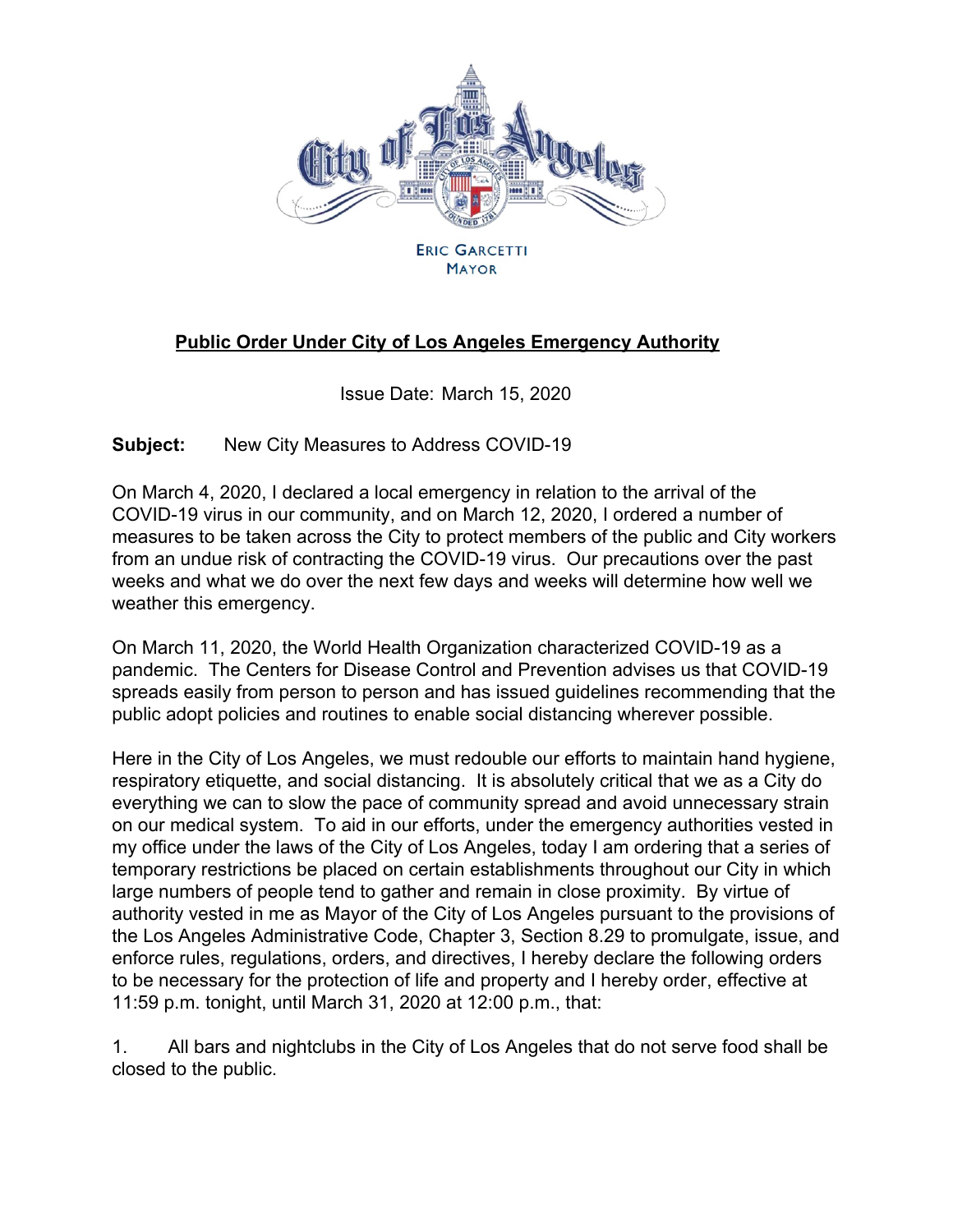2. Any bars or nightclubs in the City of Los Angeles that serve food may remain open only for purposes of continuing to prepare and offer food to customers via delivery service or to be picked up. Dine-in food service is prohibited.

3. All restaurants and retail food facilities in the City of Los Angeles shall be prohibited from serving food for consumption on premises. Restaurants and retail food facilities may continue to operate for purposes of preparing and offering food to customers via delivery service, to be picked up or for drive-thru. For those establishments offering food pick-up options, proprietors are directed to establish social distancing practices for those patrons in the queue for pick-up.

4. The following are exempt from this Order:

- A. Cafeterias, commissaries, and restaurants located within hospitals, nursing homes, or similar facilities
- B. Grocery stores
- C. Pharmacies
- D. Food banks
- E. Los Angeles World Airports concessionaires

5. Trucks and other vehicles engaged in the delivery of grocery items to grocery stores, when such items are to be made available for sale to the public, are hereby exempt from having to comply with any City rules and regulations that limit the hours for such deliveries, including, without limitation, Los Angeles Municipal Code Section 12.22 A.23(b)(3) and Los Angeles Municipal Code Section 114.03.

6. All movie theaters, live performance venues, bowling alleys and arcades shall be closed to the public.

7. All gyms and fitness centers shall be closed to the public.

Any violation of the above prohibitions may be referred to the Office of the City Attorney for prosecution under Los Angeles Administrative Code Section 8.77, which provides for fines not to exceed \$1,000 or imprisonment not to exceed six months. Each individual officer should use their discretion in enforcing this order and always keep the intent of the order in mind.

In addition, I hereby issue guidance to the leaders of the City's houses of worship and urge them, in the strongest possible terms, to limit gatherings on their premises and to explore and implement ways to practice their respective faiths while observing social distancing practices.

Finally, I hereby order that no landlord shall evict a residential tenant in the City of Los Angeles during this local emergency period if the tenant is able to show an inability to pay rent due to circumstances related to the COVID-19 pandemic. These